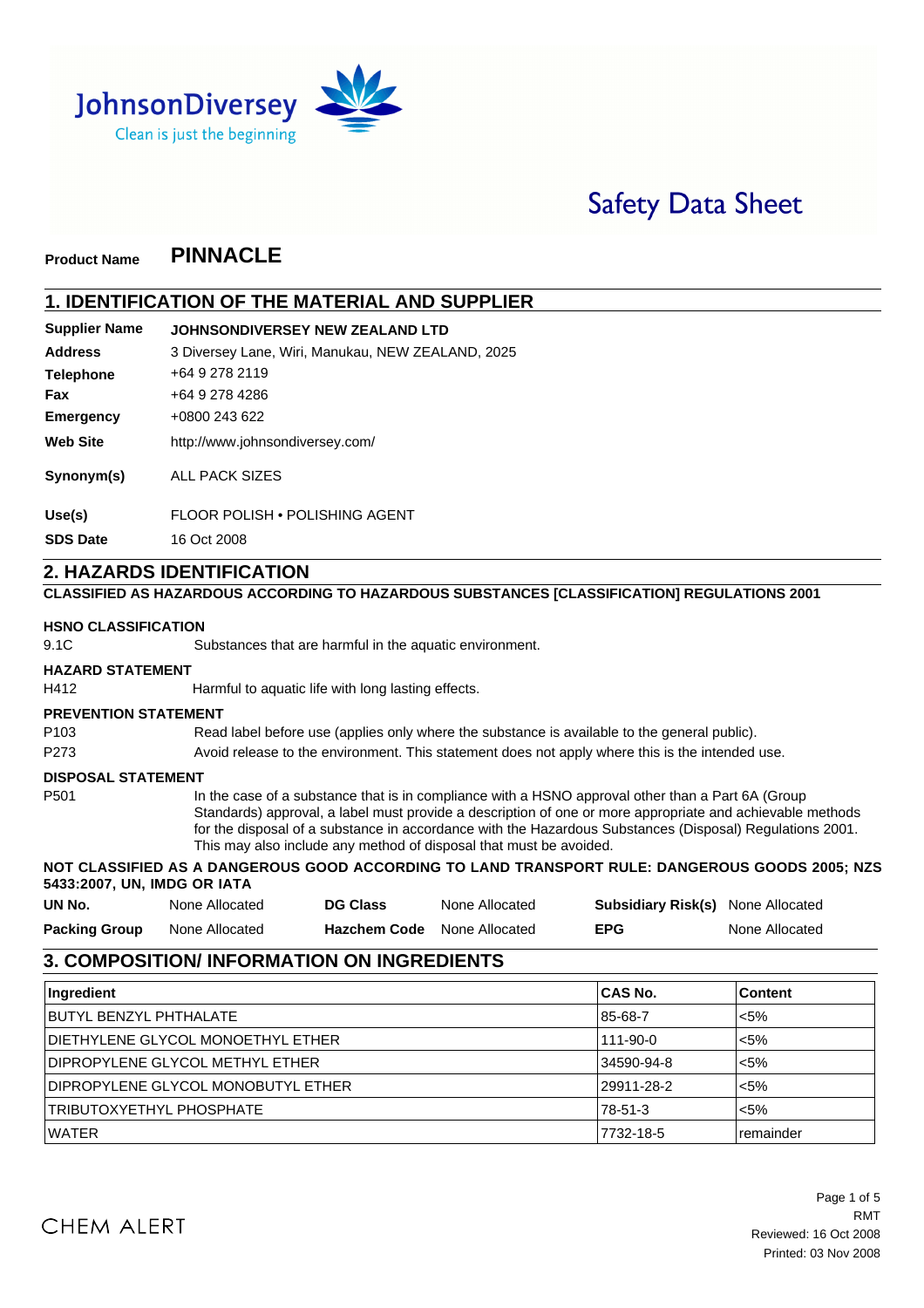#### **4. FIRST AID MEASURES**

| Eye                     | If in eyes, hold eyelids apart and flush the eye continuously with running water. Continue flushing until advised to<br>stop by the Poison Information Centre or a doctor, or for at least 15 minutes.        |
|-------------------------|---------------------------------------------------------------------------------------------------------------------------------------------------------------------------------------------------------------|
| <b>Inhalation</b>       | If inhaled, remove from contaminated area. Apply artificial respiration if not breathing.                                                                                                                     |
| <b>Skin</b>             | If skin or hair contact occurs, remove contaminated clothing and flush skin and hair with running water. Continue<br>flushing with water until advised to stop by the Poisons Information Centre or a doctor. |
| <b>Ingestion</b>        | For advice, contact a Poison Information Centre on 0800 764 766 (0800 POISON) or +643 479 7248 (New<br>Zealand) or a doctor (at once).                                                                        |
| <b>Advice to Doctor</b> | Treat symptomatically                                                                                                                                                                                         |
|                         |                                                                                                                                                                                                               |

**First Aid Facilities** Eye wash facilities should be available.

#### **5. FIRE FIGHTING MEASURES**

**Flammability** Non flammable. May evolve toxic gases (hydrocarbons, carbon oxides) when heated to decomposition.

**Fire and Explosion** Non flammable. Treat as per requirements for Surrounding Fires: Evacuate area and contact emergency services. Remain upwind and notify those downwind of hazard. Wear full protective equipment including Self Contained Breathing Apparatus (SCBA) when combating fire. Use waterfog to cool intact containers and nearby storage areas.

#### **Extinguishing** Non flammable. Prevent contamination of drains or waterways, absorb runoff with sand or similar.

**Hazchem Code** None Allocated

### **6. ACCIDENTAL RELEASE MEASURES**

**Spillage** If spilt (bulk), contact emergency services if appropriate. Wear splash-proof goggles, PVC/rubber gloves, a Type A (Organic vapour) respirator (where an inhalation risk exists), coveralls and rubber boots. Ventilate and clear area of all unprotected personnel. Eliminate potential ignition sources. Absorb spill with sand or similar, collect and place in sealable containers for disposal.

#### **7. STORAGE AND HANDLING**

Store in cool, dry, well ventilated area, removed from oxidising agents, acids and foodstuffs. Ensure containers are adequately labelled, protected from physical damage and sealed when not in use. **Storage**

**Handling** Before use carefully read the product label. Use of safe work practices are recommended to avoid eye or skin contact and inhalation. Observe good personal hygiene, including washing hands before eating. Prohibit eating, drinking and smoking in contaminated areas.

## **8. EXPOSURE CONTROLS/ PERSONAL PROTECTION**

| <b>Exposure Stds</b>           | Ingredient                                                                                                                                                                                                                                                                                                                                                                                 | Reference |       | <b>TWA</b> |     | <b>STEL</b> |  |
|--------------------------------|--------------------------------------------------------------------------------------------------------------------------------------------------------------------------------------------------------------------------------------------------------------------------------------------------------------------------------------------------------------------------------------------|-----------|-------|------------|-----|-------------|--|
|                                |                                                                                                                                                                                                                                                                                                                                                                                            |           | ppm   | mq/m3      | ppm | mq/m3       |  |
|                                | <b>BUTYL BENZYL PHTHALATE</b>                                                                                                                                                                                                                                                                                                                                                              | OSH (NZ)  | --    | 5.0        | $-$ |             |  |
|                                | DIPROPYLENE GLYCOL METHYL<br><b>ETHER</b>                                                                                                                                                                                                                                                                                                                                                  | OSH (NZ)  | 101.0 | 606.0      | $-$ |             |  |
| Engineering<br><b>Controls</b> | Use with adequate natural ventilation. Where vapour or mist generation is possible, mechanical extraction<br>ventilation is recommended.                                                                                                                                                                                                                                                   |           |       |            |     |             |  |
| <b>PPE</b>                     | Wear splash-proof goggles and PVC or rubber gloves. When using large quantities or where heavy contamination<br>is likely, wear: coveralls. Where an inhalation risk exists, wear: a Type A (Organic vapour) respirator. If spraying,<br>wear: a Type A-Class P1 (Organic gases/vapours and Particulate) respirator. If sanding dry product, wear: a<br>Class P1 (Particulate) respirator. |           |       |            |     |             |  |



## **9. PHYSICAL AND CHEMICAL PROPERTIES**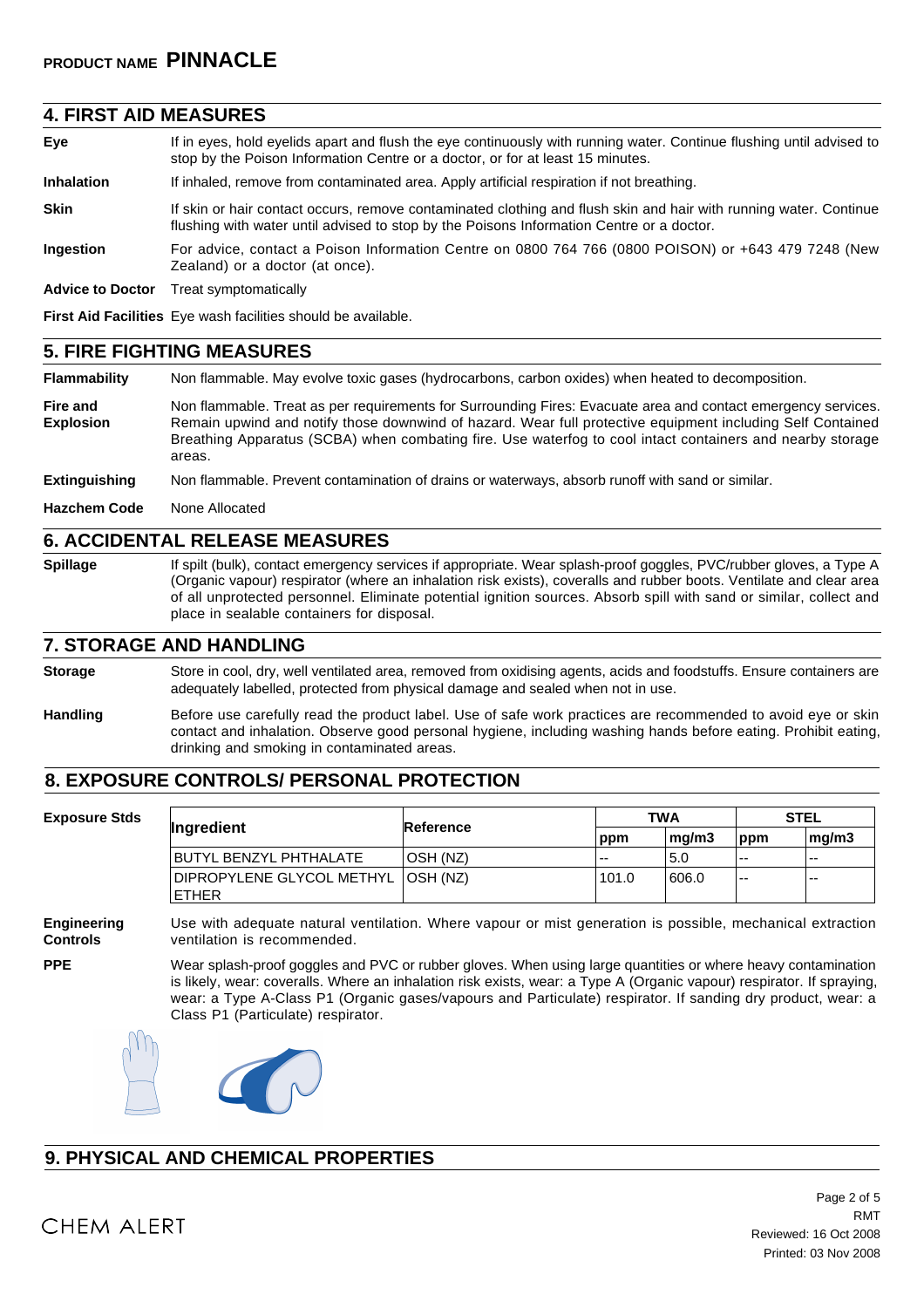## **9. PHYSICAL AND CHEMICAL PROPERTIES**

| Appearance:             | MILKY WHITE LIQUID   | <b>Solubility (Water)</b>    | <b>SOLUBLE</b>       |
|-------------------------|----------------------|------------------------------|----------------------|
| Odour:                  | CHARACTERISTIC ODOUR | <b>Specific Gravity</b>      | 1.03 (Approximately) |
| рH                      | $8.5 - 10.0$         | % Volatiles                  | <b>NOT AVAILABLE</b> |
| <b>Vapour Pressure</b>  | NOT AVAILABLE        | Flammability                 | <b>NON FLAMMABLE</b> |
| <b>Vapour Density</b>   | NOT AVAILABLE        | <b>Flash Point</b>           | <b>NOT RELEVANT</b>  |
| <b>Boiling Point</b>    | NOT AVAILABLE        | <b>Upper Explosion Limit</b> | NOT RELEVANT         |
| <b>Melting Point</b>    | NOT AVAILABLE        | <b>Lower Explosion Limit</b> | NOT RELEVANT         |
| <b>Evaporation Rate</b> | <b>NOT AVAILABLE</b> |                              |                      |

## **10. STABILITY AND REACTIVITY**

|                               | <b>Chemical Stability</b> Stable under recommended conditions of storage.                                               |
|-------------------------------|-------------------------------------------------------------------------------------------------------------------------|
| <b>Conditions to</b><br>Avoid | Avoid heat, sparks, open flames and other ignition sources.                                                             |
|                               | <b>Material to Avoid</b> Incompatible with oxidising agents (eg. hypochlorites, peroxides) and acids (eg. nitric acid). |
| <b>Decomposition</b>          | May evolve toxic gases (hydrocarbons, carbon oxides) when heated to decomposition.                                      |
| <b>Polymerization</b>         | Hazardous polymerization is not expected to occur.                                                                      |

## **11. TOXICOLOGICAL INFORMATION**

| <b>Health Hazard</b><br><b>Summary</b> | Low toxicity - low irritant. Use safe work practices to avoid eye or skin contact and vapour inhalation. Due to the<br>low vapour pressure of this product an inhalation hazard is not anticipated under normal conditions.                                                                                                                                                                                                                                                                                                                                                                                                                                                                                                                                                                                                                                                                                                                           |
|----------------------------------------|-------------------------------------------------------------------------------------------------------------------------------------------------------------------------------------------------------------------------------------------------------------------------------------------------------------------------------------------------------------------------------------------------------------------------------------------------------------------------------------------------------------------------------------------------------------------------------------------------------------------------------------------------------------------------------------------------------------------------------------------------------------------------------------------------------------------------------------------------------------------------------------------------------------------------------------------------------|
| Eye                                    | Low to moderate irritant. Contact may result in irritation, lacrimation, pain and redness.                                                                                                                                                                                                                                                                                                                                                                                                                                                                                                                                                                                                                                                                                                                                                                                                                                                            |
| <b>Inhalation</b>                      | Low irritant. Over exposure to mists or vapours (if sprayed) may result in mucous membrane irritation of the nose<br>and throat with coughing. At high levels nausea, dizziness and headache. Low product vapour pressure (low<br>volatility), considerably reduces the potential for an inhalation hazard.                                                                                                                                                                                                                                                                                                                                                                                                                                                                                                                                                                                                                                           |
| <b>Skin</b>                            | Low irritant. Prolonged or repeated contact may result in mild irritation, rash and dermatitis.                                                                                                                                                                                                                                                                                                                                                                                                                                                                                                                                                                                                                                                                                                                                                                                                                                                       |
| Ingestion                              | Low toxicity. Ingestion may result in gastrointestinal irritation, nausea, vomiting, headache and diarrhoea.                                                                                                                                                                                                                                                                                                                                                                                                                                                                                                                                                                                                                                                                                                                                                                                                                                          |
| <b>Toxicity Data</b>                   | BUTYL BENZYL PHTHALATE (85-68-7)<br>Carcinogenicity: Not classifiable as to its carcinogenicity (IARC Group 3)<br>LD50 (Ingestion): 2330 mg/kg (rat)<br>LD50 (Intraperitoneal): 3160 mg/kg (mouse)<br>LD50 (Skin): 6700 mg/kg (mouse)<br>TDLo (Ingestion): 4500 mg/kg/0-8 days pregnancy (rat)<br>DIETHYLENE GLYCOL MONOETHYL ETHER (111-90-0)<br>LD50 (Ingestion): 3620 mg/kg (rabbit)<br>LD50 (Intraperitoneal): 360 ug/kg (rat)<br>LD50 (Intravenous): 2500 mg/kg (rabbit)<br>LD50 (Skin): 4200 uL/kg (rabbit)<br>LD50 (Subcutaneous): 5500 mg/kg (mouse)<br>DIPROPYLENE GLYCOL METHYL ETHER (34590-94-8)<br>LD50 (Skin): 10 mL/kg (mouse)<br>TDLo (Ingestion): 5135 mg/kg (rat)<br>DIPROPYLENE GLYCOL MONOBUTYL ETHER (29911-28-2)<br>LD50 (Ingestion): 2160 mg/kg (mouse)<br>TRIBUTOXYETHYL PHOSPHATE (78-51-3)<br>LD50 (Ingestion): 3000 mg/kg (rat, guinea pig)<br>LD50 (Intravenous): 180 mg/kg (mouse)<br>LD50 (Skin): $> 16$ mL/kg (rabbit) |

## **12. ECOLOGICAL INFORMATION**

**Environment** Limited ecotoxicity data was available for this product at the time this report was prepared. Ensure appropriate measures are taken to prevent this product from entering the environment.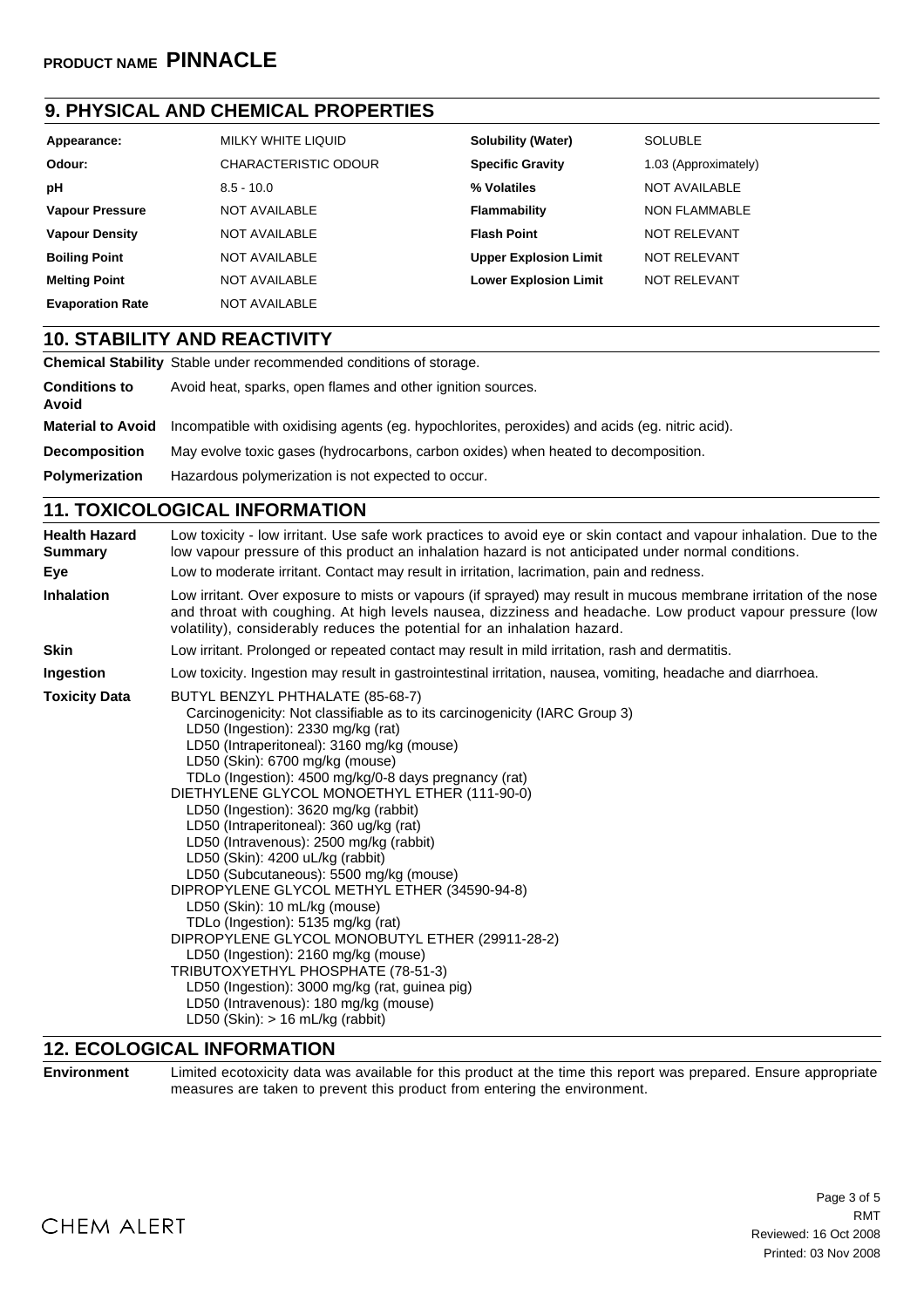### **13. DISPOSAL CONSIDERATIONS**

**Waste Disposal** For small amounts absorb with sand, vermiculite or similar and dispose of to an approved landfill site. Contact the manufacturer for additional information if larger amounts are involved.

**Legislation** Dispose of in accordance with relevant local legislation.

## **14. TRANSPORT INFORMATION**

#### **NOT CLASSIFIED AS A DANGEROUS GOOD ACCORDING TO LAND TRANSPORT RULE: DANGEROUS GOODS 2005; NZS 5433:2007, UN, IMDG OR IATA**

| <b>Shipping Name</b> | None Allocated |                     |                |                                          |                |
|----------------------|----------------|---------------------|----------------|------------------------------------------|----------------|
| UN No.               | None Allocated | <b>DG Class</b>     | None Allocated | <b>Subsidiary Risk(s)</b> None Allocated |                |
| <b>Packing Group</b> | None Allocated | <b>Hazchem Code</b> | None Allocated | <b>EPG</b>                               | None Allocated |

### **15. REGULATORY INFORMATION**

**Approval Code** HSR002530 **Group Name** Cleaning Products (Subsidiary Hazard) Group Standard 2006

#### **HSNO Controls Refer to the ERMA website for more information: www.ermanz.govt.nz**

### **16. OTHER INFORMATION**

**Additional Information** ACRYLIC - WATER BASED COMPOUNDS: It should be noted that most water based paints and acrylic or thermoplastic resins may contain small percentage of solvents, usually less than 5%. The solvent is used as a dispersion agent for the resin of choice. This solvent component may present potential respiratory hazards only in poorly ventilated areas or when sprayed. Those individuals with existing skin disorders should avoid direct contact.

> RESPIRATORS: In general the use of respirators should be limited and engineering controls employed to avoid exposure. If respiratory equipment must be worn ensure correct respirator selection and training is undertaken. Remember that some respirators may be extremely uncomfortable when used for long periods. The use of air powered or air supplied respirators should be considered where prolonged or repeated use is necessary.

> ABBREVIATIONS: ADB - Air-Dry Basis. BEI - Biological Exposure Indice(s) CAS# - Chemical Abstract Service number - used to uniquely identify chemical compounds. CNS - Central Nervous System. EINECS - European INventory of Existing Commercial chemical Substances. IARC - International Agency for Research on Cancer. M - moles per litre, a unit of concentration. mg/m3 - Milligrams per cubic metre. NOS - Not Otherwise Specified. NTP - National Toxicology Program. OSHA - Occupational Safety and Health Administration. pH - relates to hydrogen ion concentration using a scale of 0 (high acidic) to 14 (highly alkaline). ppm - Parts Per Million. RTECS - Registry of Toxic Effects of Chemical Substances. TWA/ES - Time Weighted Average or Exposure Standard. HEALTH EFFECTS FROM EXPOSURE: It should be noted that the effects from exposure to this product will depend on several factors including: frequency

> and duration of use; quantity used; effectiveness of control measures; protective equipment used and method of application. Given that it is impractical to prepare a Chem Alert report which would encompass all possible scenarios, it is anticipated that users will assess the risks and apply control methods where appropriate.

PERSONAL PROTECTIVE EQUIPMENT GUIDELINES: The recommendation for protective equipment contained within this Chem Alert report is provided as a guide only. Factors such as method of application, working environment, quantity used, product concentration and the availability of engineering controls should be considered before final selection of personal protective equipment is made.

**Report Status** This document has been compiled by RMT on behalf of the manufacturer of the product and serves as the manufacturer's Safety Data Sheet ('SDS').